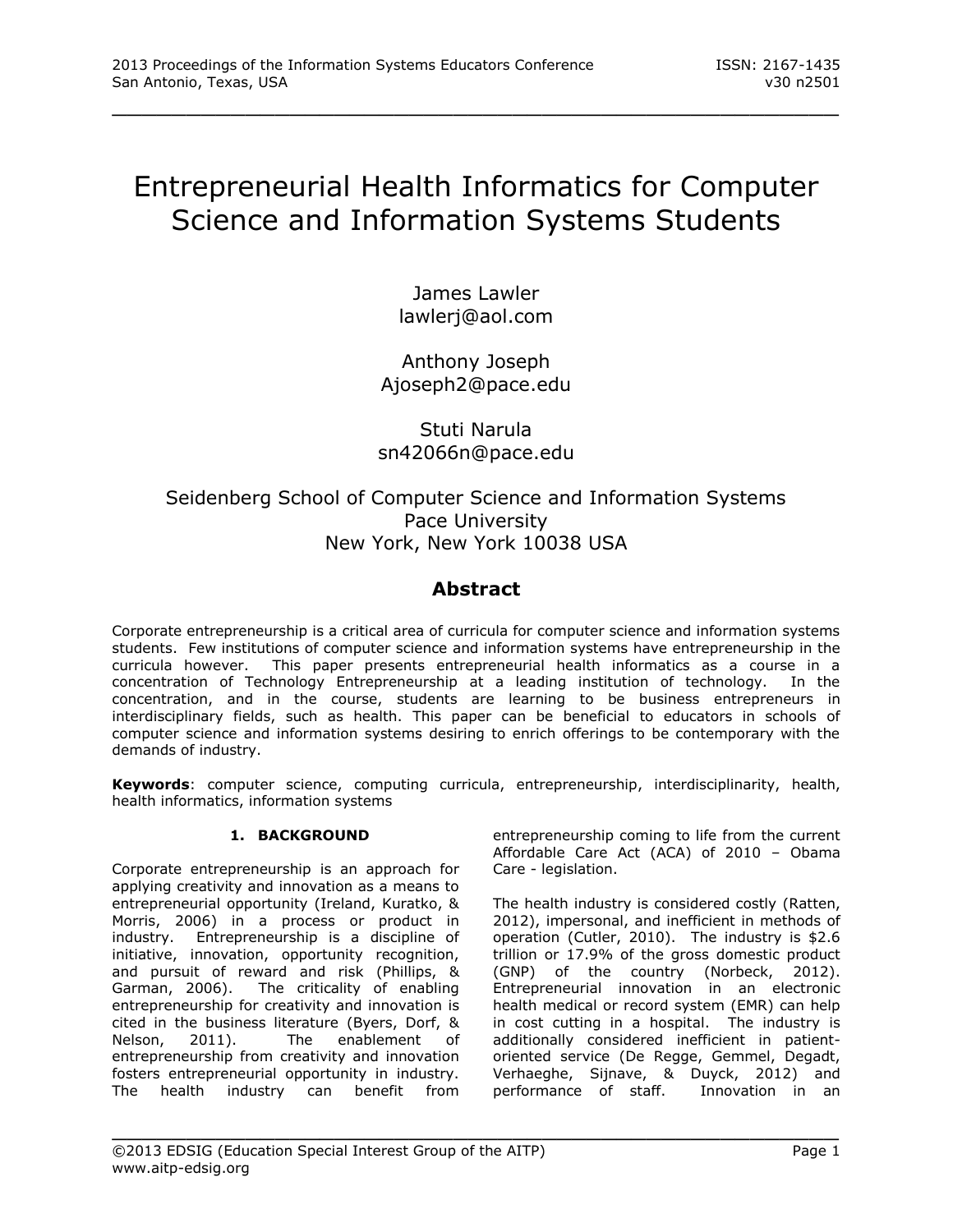intrapreneurial predictive personalizedprescription process and provider system can improve patient service. The industry is also considered in need of improved consumeroriented systems (Ratten, 2012). Innovation in medical mobile systems (Milian, & MacMillan, 2012 and Briley, 2013) can improve non-patient and patient self-service (Howard, 2008). The health industry is clearly fertile for increased entrepreneurial opportunity (The Economist, 2013) and from increasingly required organizational response (Deluca, & Enmark, 2002) – a field that can be infused by schools of computer science and information systems.

Graduates of schools of computer science and information systems having entrepreneurial skills can be innovators in the health industry. As millennial students, they can be, for example, innovators in medical monitoring applications (apps) on smart-phones (Horowitz, 2012b) and Twitter; in integration of applications, patient record systems and reimbursement systems; in mining of patient record systems (Mathews, 2013) and of patterns and relationships in the systems (Srinivas, Rani, & Govrdhan, 2010); and in process re-engineering and research of health information exchanges (McNickle, 2013) and of service systems and tools (Ebling, & Kannry, 2012). They can be innovators in modeling intervention programs for issues, such as obesity and diabetes, or policies, such as HIV (Greengard, 2013). They can be further innovators in new DNA genetic profiling tools (Howard, 2008) and smart clothing tools (Velshi, 2013). They could explore favorable funding from investors in health industry incubators – a \$1.1 billion field in 2012, a 70% increase from \$626 million in 2011 (The Economist, 2012b). To be exploiters of health industry opportunity, computer science and information systems students have to learn not merely technology but also the business of the health industry and the economic potential of technology in an interdisciplinary Technology Entrepreneurship concentration. Few schools of computer science and information systems have a Technology Entrepreneurship concentration integrating an health informatics course opportunity for students, an opportunity addressed in this paper.

#### **2. INTRODUCTION**

The Seidenberg School of Computer Science and Information Systems of Pace University began a concentration in Technology Entrepreneurship in

its Bachelor of Arts in Computer Science (Lawler, & Joseph, 2010). The concentration is designed for students to learn the fundamentals to be business opportunists, not mere scientists or technologists. The emphasis of the concentration is in the development of cutting edge ideas for a process, product or service, infused by entrepreneurial innovation if not invention of systems and tools, in a fictitious firm, or if feasible in an actual firm. The emphasis of the concentration currently is in a course in Entrepreneurial Health Informatics in the disciplinary domain of the health industry, as conceptually depicted in Figure 1 of the Appendix, inasmuch as Obama Care is encouraging entrepreneurship in the industry (The Economist, 2012a). Encouraging for schools, Obama Care is expanding innovation in popular mobile tools (Everett, 2013) interesting to students.

The generic learning objectives of Entrepreneurial Health Informatics are defined below:

- Define a business competitive or cost effectiveness idea for a process, product or service for the health industry that can be infused by innovation or invention of new systems or tools;
- Design and develop a process, product or service, or prototype, for the health industry that can furnish opportunity for productivity if not profitability from integration of new solution systems or tools;
- Design and develop a business and financial plan for the process, product or service for the health industry – hospital or physician practices, provider systems, or mobile non-patient or patient selfservice tools - infused by the potential of productivity if not profitability of the new systems or tools;
- Design and develop a customized plan for marketing the process, product or service for the industry, infused by the new solution systems or tools, to marketplace providers and society; and
- Integrate contemporary innovation in the marketplace, such as cloud methodology, data mining and data warehousing technology, which might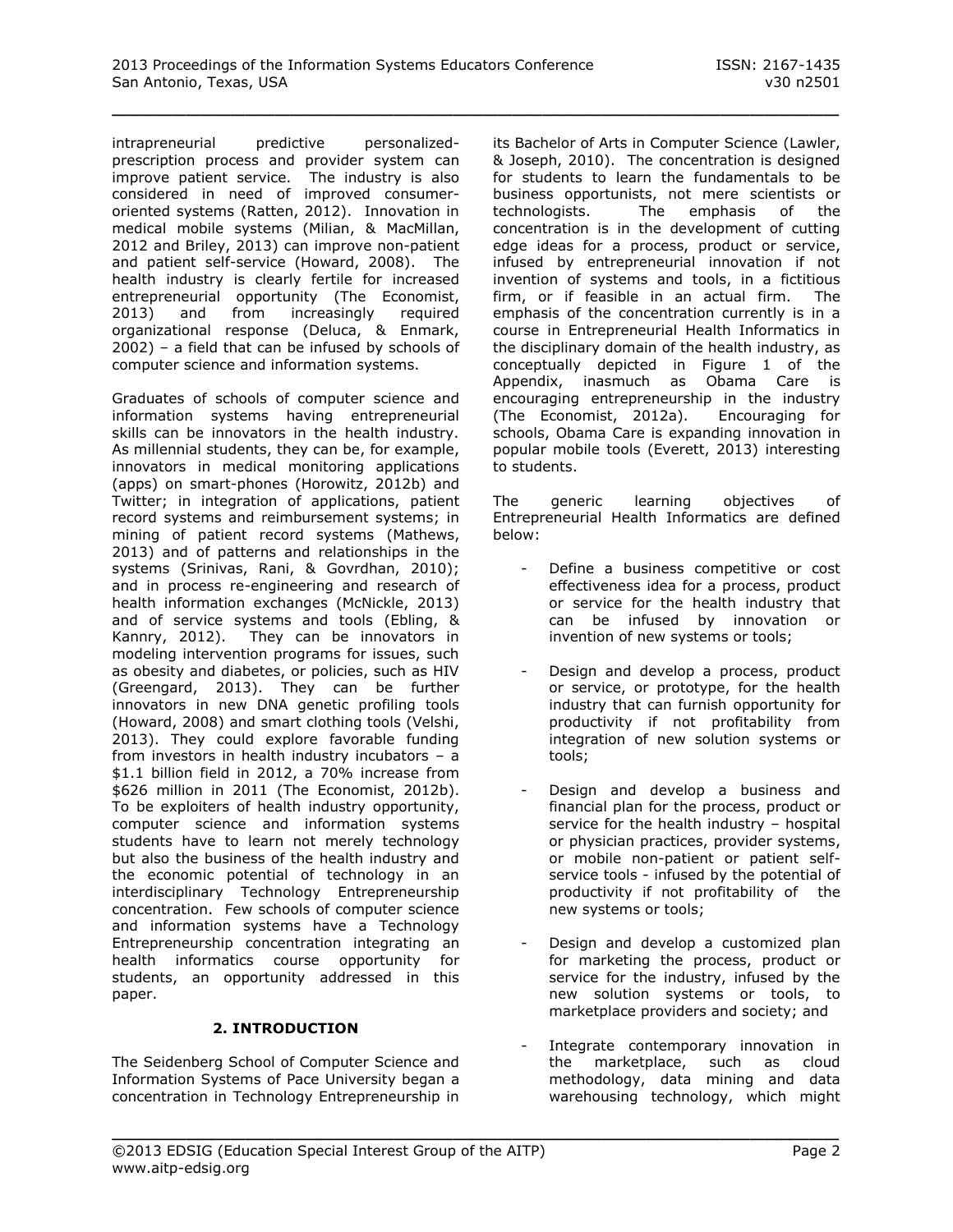improve the solution systems or tools of the new venture.

The course is consistent in design with other interdisciplinary domains in the concentration of Technology Entrepreneurship in the school, as depicted in Figure 2, and is 4 credits. The outcomes are in adaptability, analysis, business, collaboration and communication - aspects of an entrepreneurial mind in creative critical thinking, problem-solving and risk-taking – in an expanding field (Brill, 2013). The outcomes are for students to be not mere technologists but business opportunists of technology. These outcomes conform to demands of consumers (Everett, 2013) and of the health industry for persistent and self-motivated students skilled in solution technology (Malugani, 2012). Entrepreneurial Health Informatics, in the concentration curriculum of Technology Entrepreneurship, can be beneficial to Bachelor of Arts in Computer Science students in the Seidenberg School, in the crafting of an experience that can improve hiring prospects (Khan, 2013) in health if not other industries.

## **3. FOCUS OF PAPER**

The course in Entrepreneurial Health Informatics, in the concentration of Technology Entrepreneurship in the Bachelor of Arts in Computer Science program in the Seidenberg School of Computer Science and Information Systems of Pace University, is the focus of the paper. The domain of the health industry, as an entrepreneurial field of interdisciplinary study, is current to the expectations of government, industry and society for computer science and information systems students. The entrepreneurship in the health industry is not as formed as in other industries (Phillips, & Garman, 2006), nor as fulfilled in information technology (Kellermann, & Jones, 2013), furnishing innovation opportunity for students. The paper is not focused on the other courses in the concentration of Technology Entrepreneurship, as depicted in Figure 2, of which the course of Entrepreneurship and Technology was covered in an earlier study (Lawler, & Joseph, 2010). This paper will be beneficial to instructors in schools of computer science and information systems desiring to improve offerings to be current with industrial and societal trends.

#### **4. CONCENTRATION METHODOLOGY - TECHNOLOGY ENTREPRENEURSHIP**

The concentration in Technology Entrepreneurship began officially in 2011, from basic courses in the Bachelor of Arts in Computer Science ebbing into courses in entrepreneurship, in a desired sequence:

- Entrepreneurship and Technology, a concept course currently integrating computer science and entrepreneurship on a project for business competitive decision-making;
- Customer Relationship Management (CRM) and Entrepreneurship, a concept course currently integrating data mining and data warehousing on a project for decision-making in strategy;
- Entrepreneurship and Financial Computing, a domain course currently integrating algorithmic computing, entrepreneurship, finance, financial analysis and information systems on a project for financial decision-making and strategy;
- Cloud Sourcing, a domain-enabling course currently integrating cloud methodologies and platforms on a project for financial decision-making and strategy;
- Modeling of Financial Processes, Products and Services through Technology, a domain-enabling course currently integrating cloud platforms, finance and information systems on a project for financial decision-making, on reengineering of systems through prototyped or real software technologies;
- Entrepreneurial Health Informatics, a domain course of the paper;
- Energy Efficiency Entrepreneurship, a domain course in the future, integrating entrepreneurship on a project for decision-making in the energy industry;
- Entrepreneurship and Governmental Security, a domain course in the future, integrating governmental and industry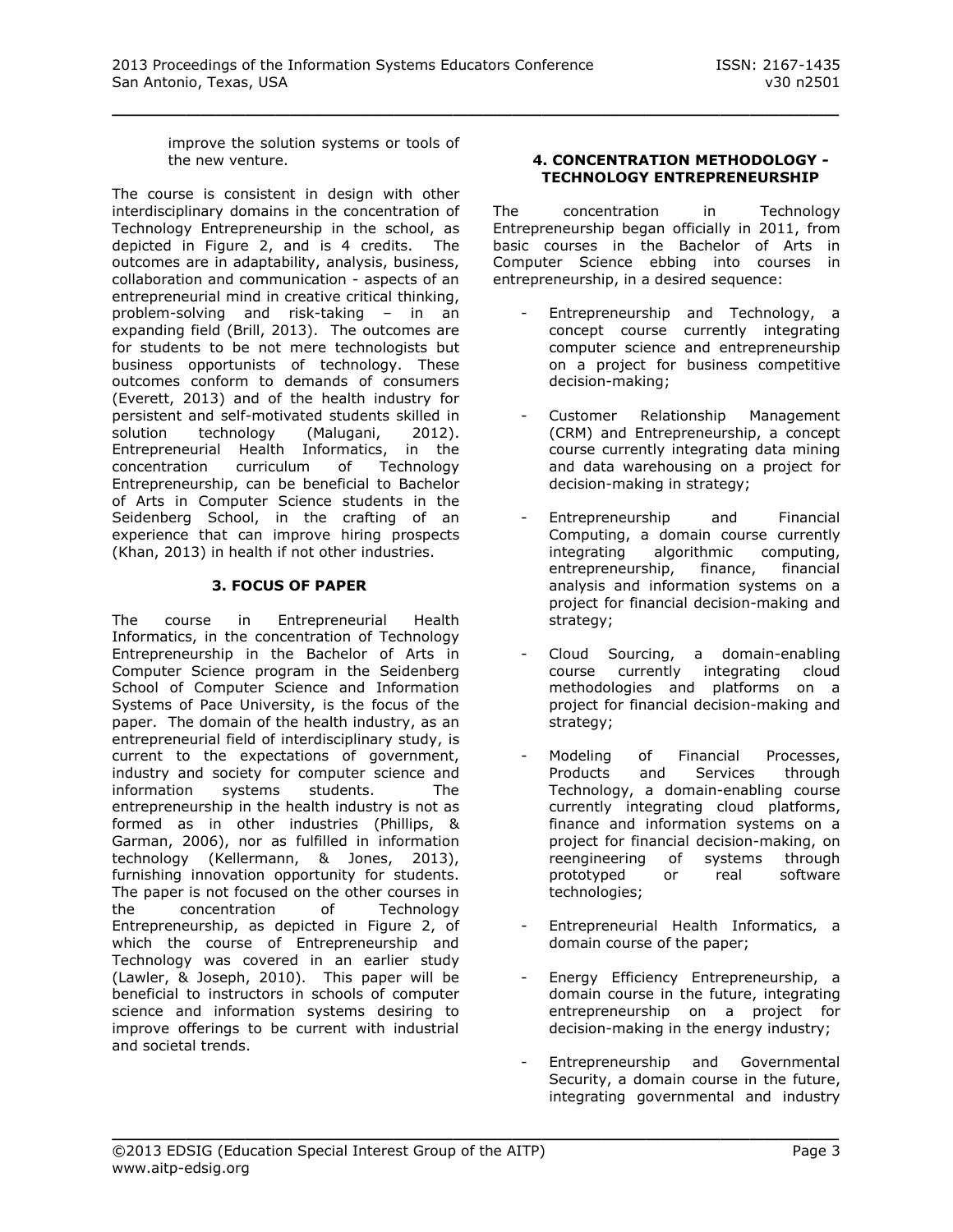policy on a project for crisis decisionmaking in national security strategy; and

Special Topics in  $21<sup>st</sup>$  Century Technologies and Ventures, an optional survey course further integrating leading edge marketplace technologies impacting new ventures.

The concentration of the courses of Technology Entrepreneurship covers a 2011-2015 period in the school.

The methodology of Technology Entrepreneurship, with Entrepreneurial Health Informatics, is depicted in Figure 2.

Those majoring in computer science or information systems may be fast tracked through the concentration of Technology Entrepreneurship, so that they may finish the courses, especially Entrepreneurial Health Informatics or Entrepreneurship and Financial Computing, sooner than other undergraduate students in the Seidenberg School; and so that they may be more marketable to domain internship prospects at industry ventures. Otherwise, the concept courses of Entrepreneurship and Technology and Customer Relationship Management (CRM) and Entrepreneurship are the prerequisites, as depicted in Figure 2.

#### **5. COURSE MODEL – ENTREPRENEURIAL HEALTH INFORMATICS**

The course in Entrepreneurial Health Informatics, in Technology Entrepreneurship, began in 2012, engaging students in diverse or dueling entrepreneurship innovation in a process, product or service - mobile monitoring applications to process re-engineering of systems in the health industry. They are focused on identifying opportunities from problems learned from industry research and on iterating prototyped simulations or solutions for minimal ventures, and may be iterating solutions even in failure, an integral part of problemsolving and risk-taking. The projects for formulating individualized new solutions and subsequent ventures are initiated in small (3-5) student teams, which are mentored by alumni executives from the health industry in New York City. The executives may have furnished the problems to the teams. The students are also mentored by the instructor. The student teams may shadow a number of the executives in

health industry start-up ventures, which may be pursuing solutions similar to the teams. These teams may moreover, in a mission of municipal service, share solutions of systems or tools with non-profit organizations in the industry. The instructor interacts with the student teams through the Blackboard Academic e-Education Suite – Discussion Boards and through the classroom – 4 hours in the classroom labs a week in a semester of 14 weeks.

At the end of the 14th week, the teams present the projects of systems and tools and the proposals of ventures to the instructor, investors invited by the mentors and regional representatives of the health industry; and they reflect on the results of the semester.

The specific learning of Entrepreneurial Health Informatics is depicted in the syllabus in Table 1 of the Appendix.

The text is Gartee, J (2011), Health Information Technology Management; with Christensen, C. (2011), The Innovator's DNA: Mastering the Five Skills of Disruptive Innovation, Hagen, J. (2010), Concepts in Health Care Entrepreneurship, and Timmons, J., and Spinelli (2009), New Venture Creation: Entrepreneurship for the 21<sup>st</sup> Century, as supporting text, in the current 2012-2013 semesters.

## **6. IMPLICATIONS**

The course in Entrepreneurial Health Informatics is enabling a firmer foundation for the concentration of Technology Entrepreneurship of the Seidenberg School. The course is enabling entrepreneurial and interdisciplinary learning in an industry in which the highest investment in health technology is in this country (Norbeck, 2012) - an industry formulating as proactive in innovation investment in the technology (Horowitz, 2012a). The course is also enhanced by inclusion in Technology Entrepreneurship. Entrepreneurial Health Informatics is furnishing a product that is reacting to the requirements of the industry (Wagner, 2012). Other schools are frequently furnishing students that are not reacting to the skills of the industry. The implication of the paper is that Entrepreneurial Health Informatics is a marketable product to students desiring an interdisciplinary Technology Entrepreneurship program.

Entrepreneurial Health Informatics is enabling an exciting initiative of students to be innovators in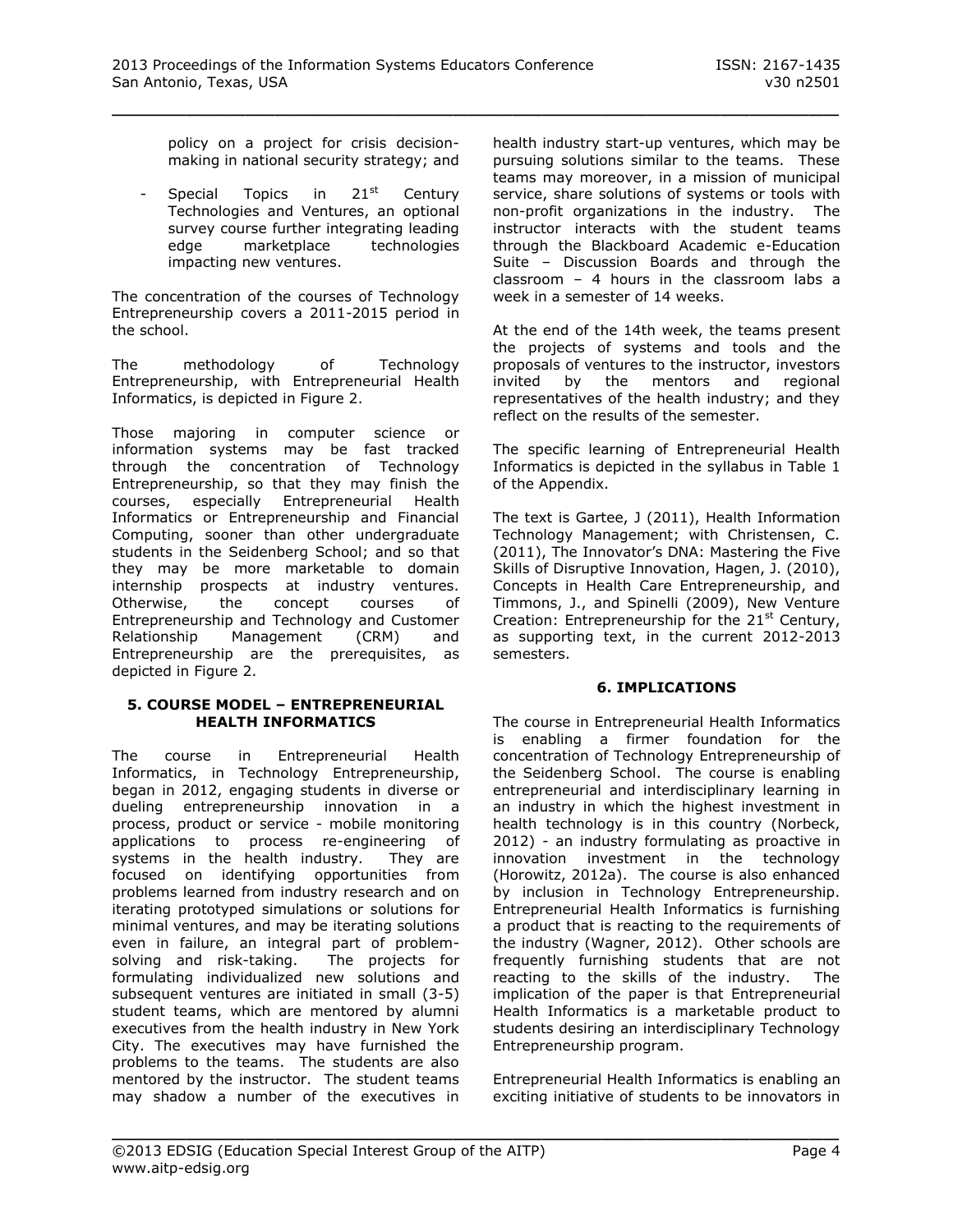health industry technology. Evaluating opportunities and problems, and furnishing prototypes and solutions (Hyman, 2013), is ideal learning – not passive but proactive problemsolving. Partnering with a health organization and a technology organization on patient problems is an ideal project (Analytics, 2013). In the period from 2011, the bulk of the 36 students in Technology Entrepreneurship (12 in Entrepreneurial Health Informatics) are notably positive on the marketplace potential of even modest projects and on the overall progress in the semesters (Joseph, & Lawler, 2013). They are especially notably positive on mentor relationships (Joseph, & Lawler, 2013) with small start-up ventures (Cortese, 2013), through Entrepreneurs" Organizations and Startup America Partnership (Max, 2013), and on the potential of recruitment with these ventures, which in the literature is noted as a product of Technology Entrepreneurship programs (Austen, 2013). The implication of the paper is that Entrepreneurial Health Informatics is an appealing proposition to students eager to purse interdisciplinary potentials of technology.

Lastly, Entrepreneurial Health Informatics is facilitating growth into the Bachelor of Arts in Computer Science program of the school. The future of the health industry (McKenna, 2013) is evident to intelligent undergraduate students in the country intending to leverage the opportunities (Tribune Media Services, 2012) and the promises (Horowitz, 2013) of health technology. Schools of computer science and information systems may integrate the cloud methodologies and platforms of Bachelor of Arts in Computer Science programs (Lawler, & Joseph, 2011) into entrepreneurship and innovation projects, as on the projects of Entrepreneurial Health Informatics of the Seidenberg School. As a result, they may inexpensively invest in more entrepreneurship and innovation projects with cloud technology (Sobel, 2012, and Pratt, 2013). The implication of this paper is that Entrepreneurial Health Informatics, as an example of Technology Entrepreneurship, is a definite proposition to instructors of any university intending to be in tandem with industrial trends.

## **7. LIMITATIONS AND OPPORTUNITIES**

Evaluation of Entrepreneurial Health Informatics as a course of the concentration of Technology Entrepreneurship of the Bachelor of Arts in Computer Science program may not be finished

until late 2013. Evaluation of perceptions and performances, including products, and of recruitments, of the fall 2012 – fall 2013 students may not be fulfilled until a survey then. The limited number of Technology Entrepreneurship students is also a limitation of the paper. The features of Entrepreneurial Health Informatics may nevertheless be helpful immediately to instructors interested in new offerings for STEM students. Students may be pleased with programs increasing marketable skills, so that they may be more than pure technologists.

#### **8. CONCLUSION**

The paper presents a course in Entrepreneurial Health Informatics in the concentration of Technology Entrepreneurship at Pace University. The course is one of entrepreneurship innovation projects, from which students of the Seidenberg School of Computer Science and Information Systems of the university are positioned to be business opportunists, not pure technologists. The course provides the creative thinking, problem-solving and risk-taking of business professionals required by not only the health industry but by other industries. The concentration in Technology Entrepreneurship, and the course in Entrepreneurial Health Informatics, further provides interdisciplinary skills to undergraduate students that may not have nor otherwise would have had such skills. Overall, this paper provides schools of computer science and information systems with a proposition that is timely to industrial and societal trends.

## **9. ACKNOWLEDGEMENTS**

The authors of this paper acknowledge funding from the National Science Foundation (NSF) in 2010 – 2013 for the Technology Entrepreneurship program in the Seidenberg School of Computer Science and Information Systems of Pace University in New York City.

#### **10. REFERENCES**

- Austen ,I (2013). Once BlackBerry Focused, A Campus Widens Its View. *The New York Times*, Business Day, February 4, B1,B4.
- Briley, J. (2013). The Power of Mobile. *National Geographic*, March, 10.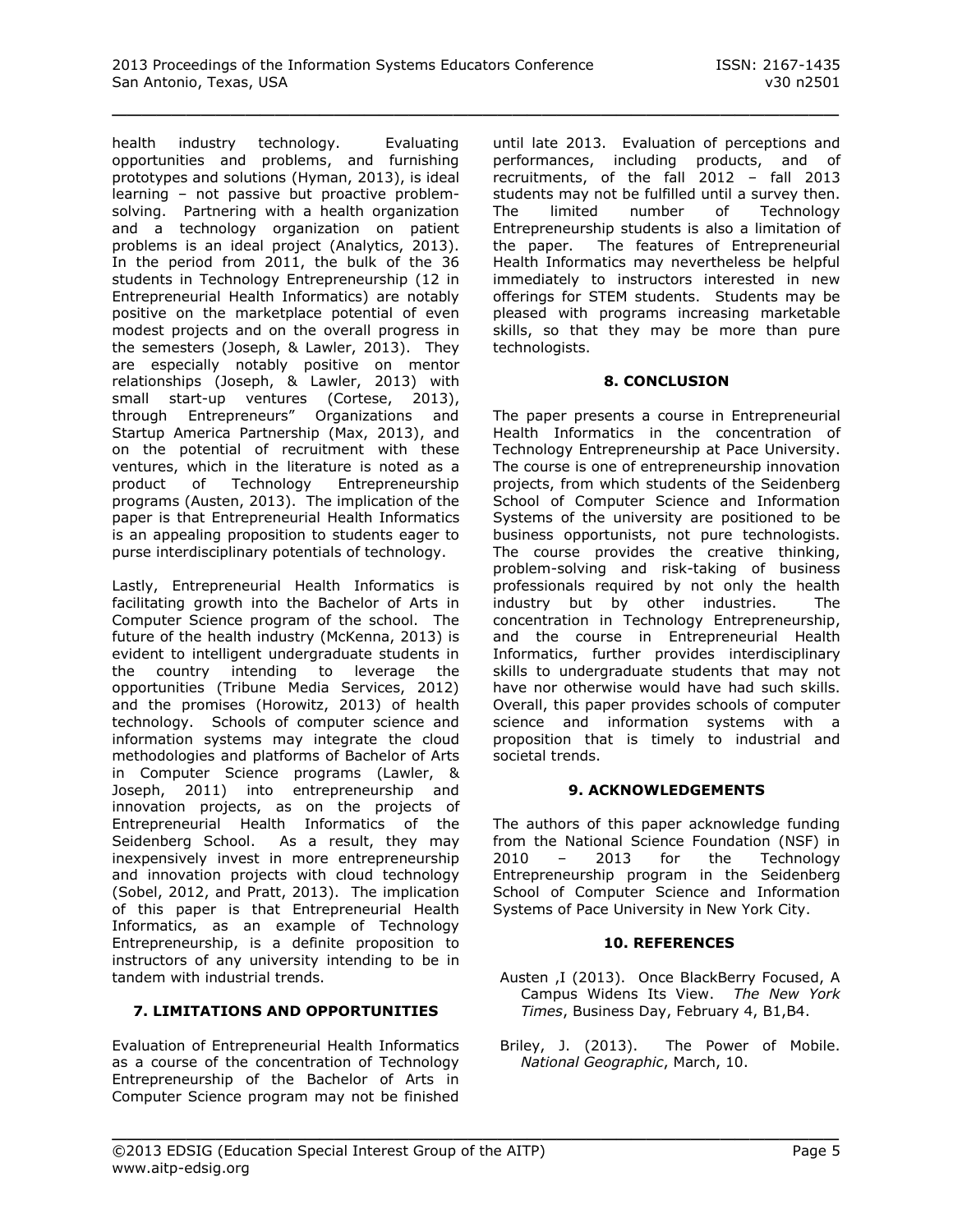- Brill, S. (2013). Why Medical Bills Are Killing Us. *Time*, Special Report, March 4, 20.
- Byers, T.H., Dorf, R.C., & Nelson, A.J. (2011). Technology Ventures: From Idea to Enterprise. McGraw-Hill Publishing, New York, New York.
- Christensen, C. (2011). The Innovator's DNA: Mastering the Five Skills of Disruptive Innovation. Harvard Business Review Publishing, Cambridge, Massachusetts.
- Cortese, A. (2013). For Small Business, an Unclear Path to Crowdfunding. *Times Digest*, January 6, 4.
- Cutler, D.M. (2010). Where Are the Health Care Entrepreneurs? The Failure of Organizational Innovation in Health Care. *National Bureau of Economic Research*, 16030, 1.
- De Regge, M., Gemmel, P., Degadt, P., Verhaeghe, R., Sijnave, B., & Duyck, P. (2012). Health Care Redesign: Managing a Changing Health Environment. *Proceedings of the American Health Information Management Association (AHIMA) / EHMA Annual Conference 2012*, 1.
- Deluca, J.M., & Enmark, R. (2002). The CEO's Guide to Health Care Information Systems. John Wiley & Sons, Inc., San Francisco, California, 16.
- Ebling, M., & Kannry, J. (2012). Healthcare. *IEEE Pervasive Computing*, 1536(1268), 14.
- Everett, J. (2013). Tap Here for Better Health: Health Apps Are All the Rage. Which Ones Are Worthy of a Download? *Money*, January / February, 51-52.
- Gartee, J. (2011). Health Information Technology Management. Pearson. Boston, Massachusetts.
- Greengard, S. (2013). A New Model for Healthcare. *Communications of the ACM*, 56(1), 17-19.
- Hagen, J. (2010). Concepts in Health Care Entrepreneurship. Remedy Books, Portland, Oregon.
- Horowitz, B.T. (2012a). AT&T Unveils Cloud Video Patient-Monitoring Service. *eWeek*, December 5, 1-2.
- Horowitz, B.T. (2012b). Innovative Health Care Apps Debut for Personal and Professional Use. *eWeek*, December 21, 1-10.
- Horowitz, B.T. (2013). Health Care Information Technology (IT): Best Practices for Coordinating Care with Digital Tools. *eWeek*, January 30, 1-10.
- Howard, P. (2008). Health Care's New Entrepreneurs. *City Journal*, 18(3), 1,7.
- Hyman, P. (2013). David Patterson's "Big Data" Project Takes Aim at a Cancer Cure *Communications of the ACM*, Member News, 56(1), 19.
- Ireland, R.D., Kuratko, D.F., & Morris, M.H. (2006). A Health Audit for Corporate Entrepreneurship: Innovation at All Levels. *The Journal of Business Strategy*, 1, 1-10.
- Joseph, A., & Lawler, J. (2013). Technology Entrepreneurship in Computer Science – Preliminary Findings and Impacts. *2013 Principal Investigators Conference of the American Association for the Advancement of Science and the National Science Foundation* Abstract and Poster, Washington, D.C., January.
- Kellermann, A.L., & Jones, S.S. (2013). What It Will Take to Achieve the As-Yet-Unfulfilled Promises of Health Information Technology. *Health Affairs*, (32)1, 63-68.
- Khan, S. (2013). What Colleges Could Be Like: Imaging an Optimized Education Model. *Communications of the ACM*, 56(1), 41.
- Lawler, J.P., & Joseph, A. (2010). A Financial Technology Entrepreneurship Program for Computer Science Students. *Proceedings of the Information Systems Educators Conference (ISECON)*, 27(1315), Nashville, Tennessee, 1-7.
- Lawler, J., & Joseph, A. (2011). Cloud Computing as a Core Discipline in a Technology Entrepreneurship Program. *Proceedings of the Information Systems*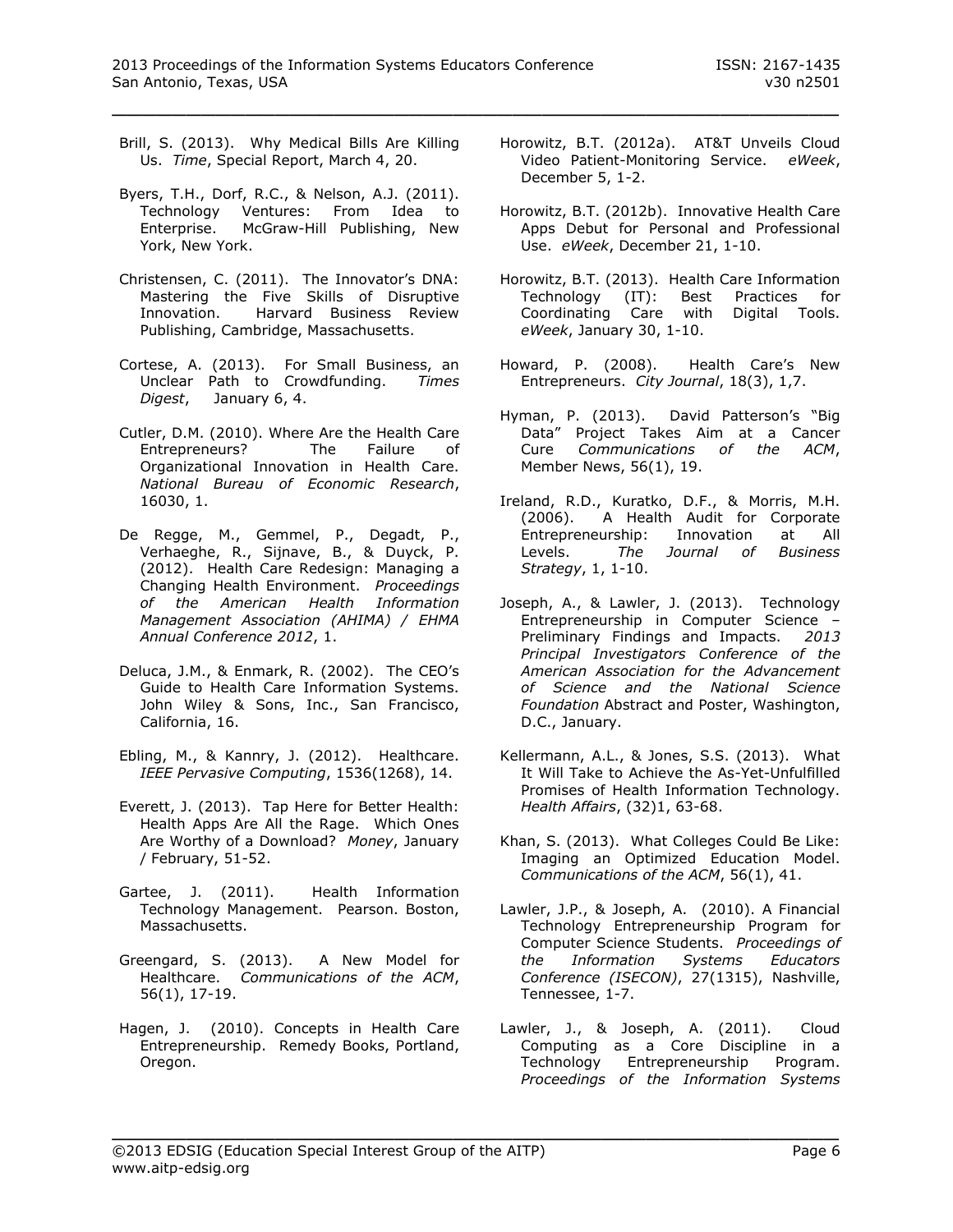*Educators Conference (ISECON)*, 28(1607), Wilmington, North Carolina, 1-13.

- Malugani, M. (2012). Tips for Aspiring Healthcare Entrepreneurs. *All Health Care*, December 20, 1-2.
- Mathews, A.W. (2013). Researchers Mine Data from Clinic, Big Insurer. *The Wall Street Journal*, January 15, B3.
- Milian, M., & MacMillan, D. (2012). Seeing Steve Jobs Everywhere. *Bloomberg Businessweek*, December 17-23, 38,41.
- Max, S. (2013). Helping Start-Ups with Local Support and National Networks. *The New York Times*, February 8, 5.
- McKenna, M. (2012). The New Age of Medical Monitoring: Mobile Phones and Tiny Sensors Are Making It Easier to Quickly Flag Health Trends. *Scientific American*, March, 33.
- McNickle, M. (2013). Five Ways to Improve Healthcare Information Exchanges. *Information Week Health Care*, February 19, 1-4.
- Norbeck, T.B. (2012). Drivers of Health Care Costs: A Physicians Foundation White Paper. *The Physicians Foundation*, November 1, 2,27.
- Phillips, F.S. & Garman, A.N. (2006). Barriers to Entrepreneurship in Healthcare Organizations. *Journal of Health and Health Services Administration*, Spring, 473.
- Pratt, M.K. (2013). Making Time for Innovation: A Healthcare Chief Information Officer (CIO) Moves Aggressively to Cloud Computing. *CIO*, March 1, 22.
- Ratten, V. (2012). A Theoretical Framework of Entrepreneurship and Innovation in Healthcare Organizations
- *International Journal of Social Entrepreneurship and Innovation*, 1(3), 223.
- Richardson, G., & Butler, C. (2006). Readings in Information Technology Project Management. Thomson Course Technology, Boston, Massachusetts.
- Sobel, A.E.K. (2012). The Move Toward Electronic Health Records. *IEEE Computer*, 0018(9162), 23.
- Srinivas, K., Rani, B.K., & Govrdhan, A. (2010). Applications of Data Mining Techniques in Healthcare and Prediction of Heart Attacks. *International Journal on Computer Science and Engineering*, (2)2, 250-255.
- Timmons, J., & Spinelli, S. (2009). New Venture Creation: Entrepreneurship for the 21<sup>st</sup> Century. McGraw-Hill, New York, New York.
- Urban, J.B., Osgood, N.D., & Mabry, P.L. (2011). Developmental Systems Science: Exploring the Application of Systems Science Methods to Developmental Science<br>Questions. Research in Human Questions. *Research in Human Development*, 8(1), 1-25.
- Velshi, A. (2013). The Internet Is Warming Up: And What Is Next Will Change Your Health Care, Your Shopping, and with Luck Your Commute. *Money*, March, 30.
- Wagner, T. (2012). Creating Innovators: The Making of Young People Who Will Change the World. Scribner, New York, New York, 154.
- (2012a). Fighting Fit: Obamacare Is Inspiring a Horde of Hopeful Entrepreneurs. *The Economist*, December 1, 74.
- (2012b). The Dream of the Medical Tricorder: The Hand-Held Diagnostic Devices Seen on "Star Trek" Are Inspiring a Host of Medical Add-Ons for Smartphones. *The Economist*, Technology Quarterly, December 1, 12-14.
- (2012). New Health Care Technology Will Result in New Opportunities. *Tribune Media Services*, August 9, 1-3.
- (2013). IBM's Watson Transforming Patient Care. *Analytics*, February 18, 2-4.
- \_\_\_\_\_ (2013). The Great Innovation Debate: Fears That Innovation Is Slowing Are Exaggerated, but Governments Need to Help It Along. *The Economist*, January 12, 11.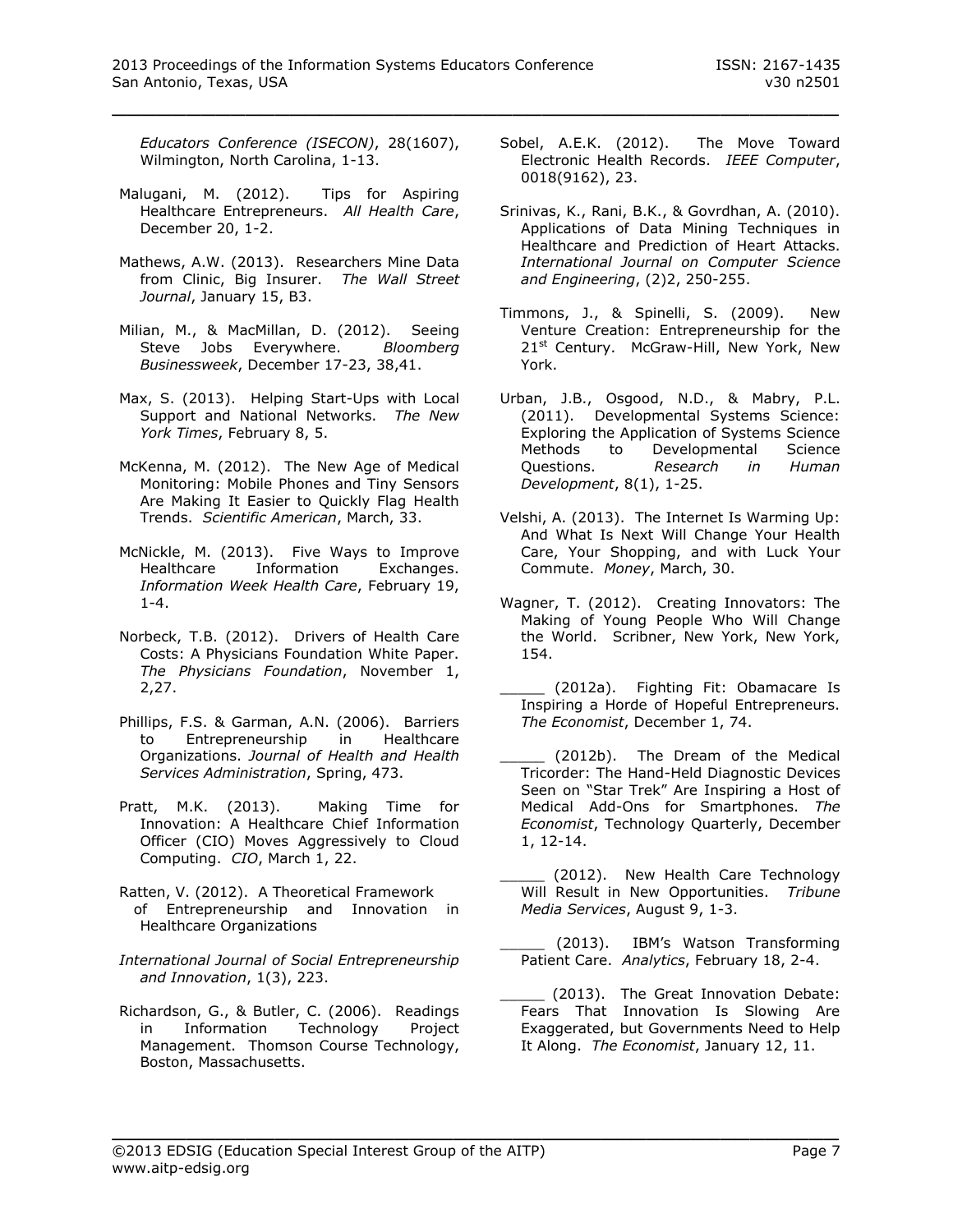# **APPENDIX**

\_\_\_\_\_\_\_\_\_\_\_\_\_\_\_\_\_\_\_\_\_\_\_\_\_\_\_\_\_\_\_\_\_\_\_\_\_\_\_\_\_\_\_\_\_\_\_\_\_

#### **Figure 1: Course of Entrepreneurial Health Informatics in a Concentration of Technology Entrepreneurship in a Bachelor of Arts Program in Computer Science: 2012-2013**

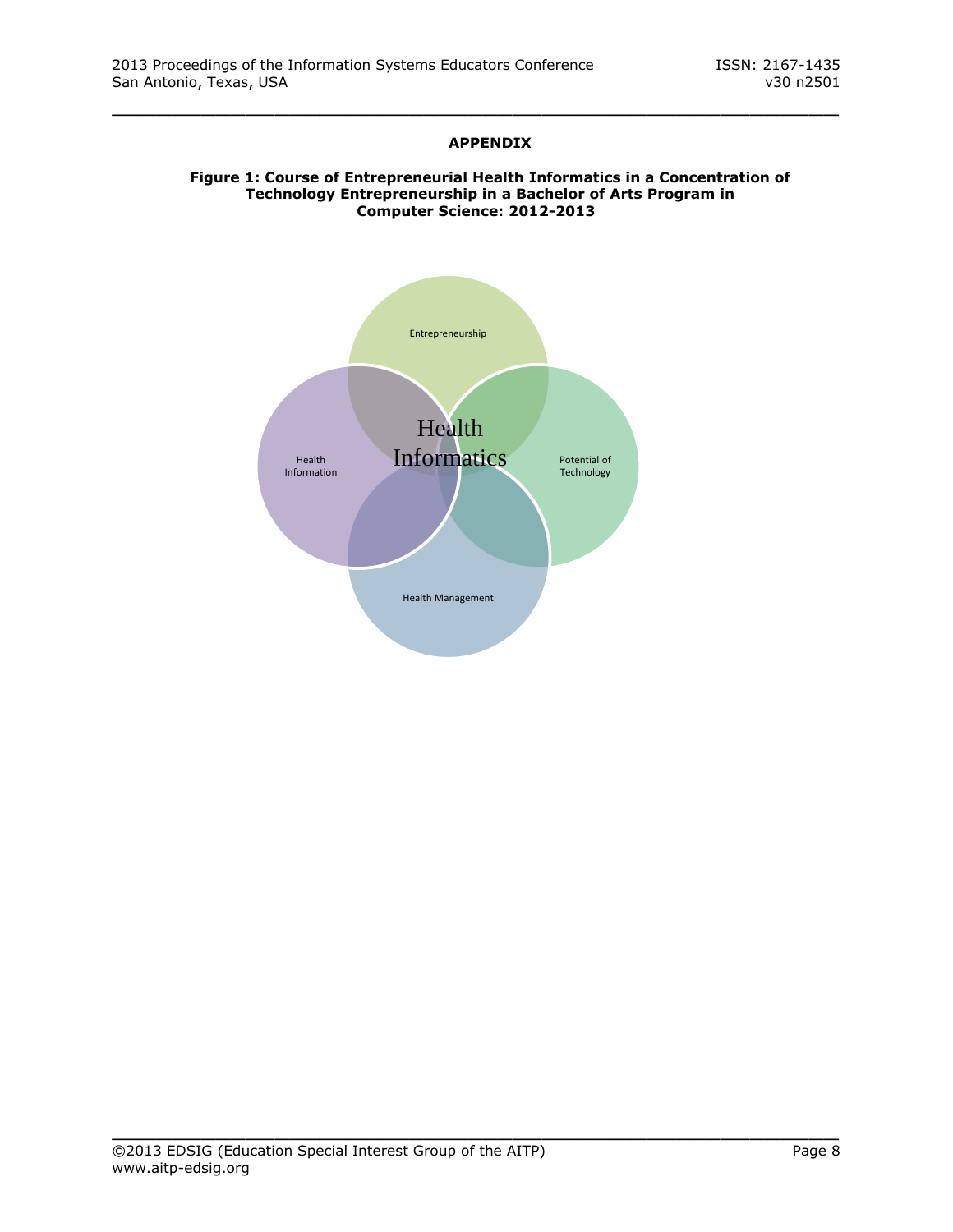**Figure 2: Concentration of Technology Entrepreneurship, with the Course of Entrepreneurial Health Informatics, in a Bachelor of Arts Program in Computer Science: 2011-2015**

\_\_\_\_\_\_\_\_\_\_\_\_\_\_\_\_\_\_\_\_\_\_\_\_\_\_\_\_\_\_\_\_\_\_\_\_\_\_\_\_\_\_\_\_\_\_\_\_\_

# **Bachelor of Arts in Computer Science Concentration in Technology Entrepreneurship**



Note: Periods represent inaugural semesters in the Seidenberg School of Computer Science and Information Systems.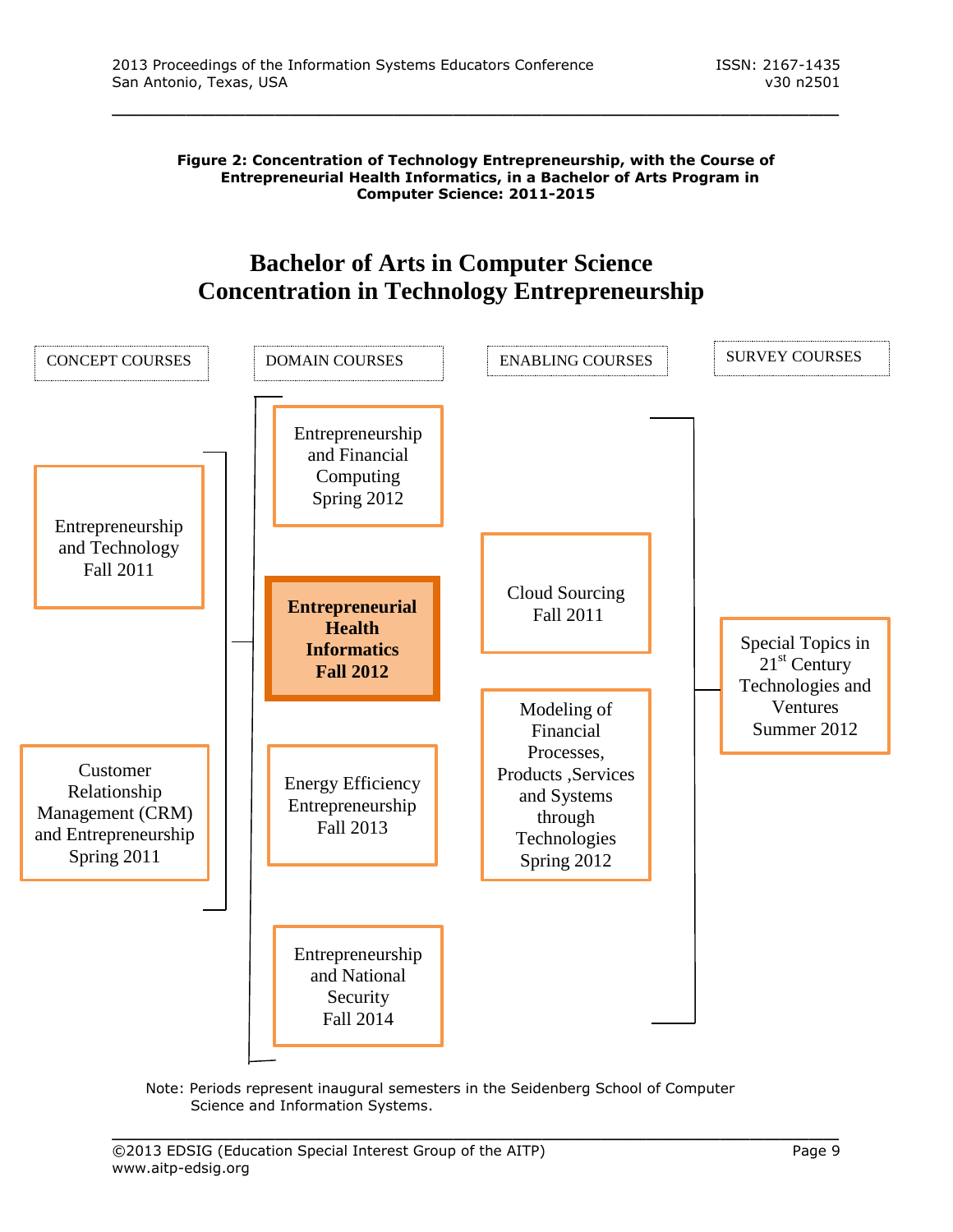#### **Table 1: Course of Entrepreneurial Health Informatics, within the Concentration of Technology Entrepreneurship, in the Bachelor of Arts Program in Computer Science: 2012 – 2013**

| <b>Semester</b><br>Week | <b>Topics</b>                                                                                                                                                                                                                    | <b>Optional Treks</b>    |
|-------------------------|----------------------------------------------------------------------------------------------------------------------------------------------------------------------------------------------------------------------------------|--------------------------|
| 1                       | <b>Business Entrepreneurial Mind</b><br><b>Business Entrepreneurial Process</b><br><b>Business Entrepreneurial Strategy</b>                                                                                                      |                          |
|                         | Ideas vs. Opportunities<br>Rewards vs. Risks                                                                                                                                                                                     |                          |
|                         | (Random<br>Formation of Project<br>Teams<br>Selection by Students)                                                                                                                                                               |                          |
| 2                       | Contemporary Health                                                                                                                                                                                                              |                          |
|                         | Entrepreneurship in Health Industry                                                                                                                                                                                              |                          |
|                         | Evolution of Health Record Systems<br>Functions of Health Systems                                                                                                                                                                |                          |
|                         | Clinical Data Repository Systems<br><b>Integrated Device Systems</b><br>Managed Care Systems<br><b>Medical Management Systems</b><br>Systems for Telemedicine                                                                    |                          |
|                         | Health Insurance Portability and<br>Accountability Act (HIPAA) Legislation<br>Obama Health Legislation                                                                                                                           |                          |
|                         | Organizational Policies and Procedures                                                                                                                                                                                           |                          |
|                         | Privacy, Risk Management and Security                                                                                                                                                                                            |                          |
|                         | Mini-Presentations on Health Industry (by<br>Teams) to Instructor                                                                                                                                                                |                          |
| З                       | Entrepreneurship Innovation Ideas vs.<br>Opportunities<br>Innovation Opportunities through Systems                                                                                                                               | Executive Mentor Firm(s) |
|                         | <b>Medical Mobile Monitoring Applications</b><br>(Apps)<br>Mining of Patient Record Systems<br>Process Re-engineering of Service Systems<br>Re-engineering of Self-Service Systems<br>and Tools<br>Research of Systems and Tools |                          |
|                         | Level of Maturity of Industry Technology                                                                                                                                                                                         |                          |
|                         | Review of Standards and Terminologies                                                                                                                                                                                            |                          |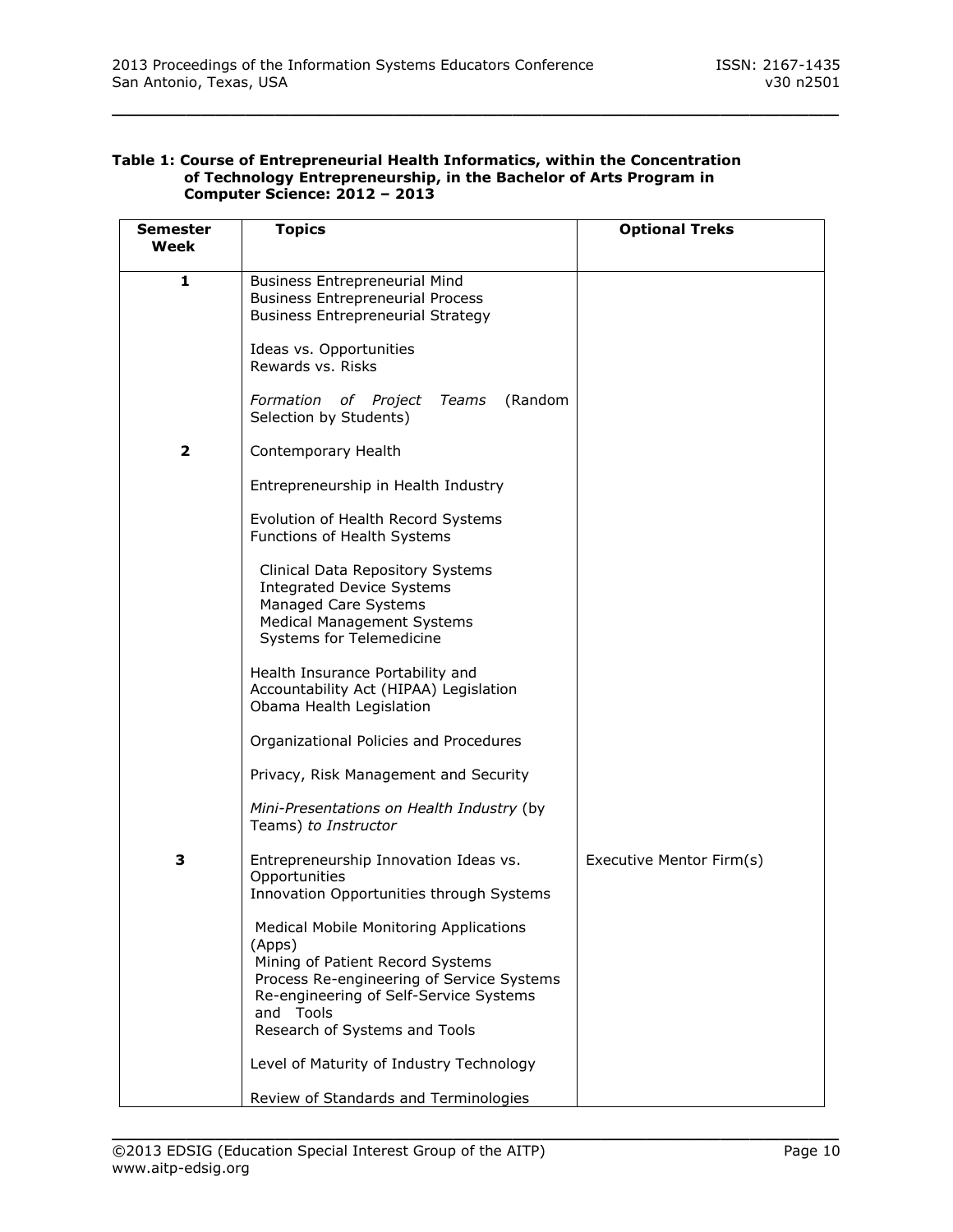|   | <b>Integration of Mentors on Project Teams</b>                                                                                             |                                                                                                |
|---|--------------------------------------------------------------------------------------------------------------------------------------------|------------------------------------------------------------------------------------------------|
| 4 | Entrepreneurship Modeling for Health Policy<br>Opportunities                                                                               | Hospital Organization                                                                          |
|   | Computer Modeling and Decision-Making                                                                                                      | School<br>Health<br>of<br>Professions<br>0f<br>Pace<br>University (Pleasantville,<br>New York) |
|   | Economic Efficiency Models<br><b>Mathematical Models</b><br><b>Statistical Models</b>                                                      |                                                                                                |
|   | Entrepreneurship Models for Health Policy<br>Problem-Solving                                                                               |                                                                                                |
|   | Preliminary Presentation of<br>Innovation<br>Opportunities (by Teams) to Instructor and<br><b>Mentors</b>                                  |                                                                                                |
| 5 | Entrepreneurship Program Management<br>Methodology                                                                                         |                                                                                                |
|   | Analysis and Design<br>Development<br><b>Integration and Testing</b><br>Deployment<br>Implementation                                       |                                                                                                |
|   | Systems Science Methodology                                                                                                                |                                                                                                |
|   | $(*)$                                                                                                                                      |                                                                                                |
|   | or Simulation vs. Solution<br>Prototyping<br>Systems                                                                                       |                                                                                                |
|   | Rules for Student Team Playing                                                                                                             |                                                                                                |
|   | Preliminary Presentations<br>of _<br>Innovation<br>Opportunities<br>through Technologies (by<br>Teams) to Instructor                       |                                                                                                |
| 6 | Entrepreneurship Scenario -<br>Interdisciplinary Health Project                                                                            | Equity Investor Firm<br>Start-Up Venture                                                       |
|   | Process, Product or Service Scenario                                                                                                       |                                                                                                |
|   | <b>Business Plan</b>                                                                                                                       |                                                                                                |
|   | <b>Critical Success Factors</b><br>Marketplace Forces and Opportunities<br>New Project Rationale<br>Scenario of Story<br>Outcomes of Story |                                                                                                |
|   | Financial Plan                                                                                                                             |                                                                                                |
|   | Funding Plan                                                                                                                               |                                                                                                |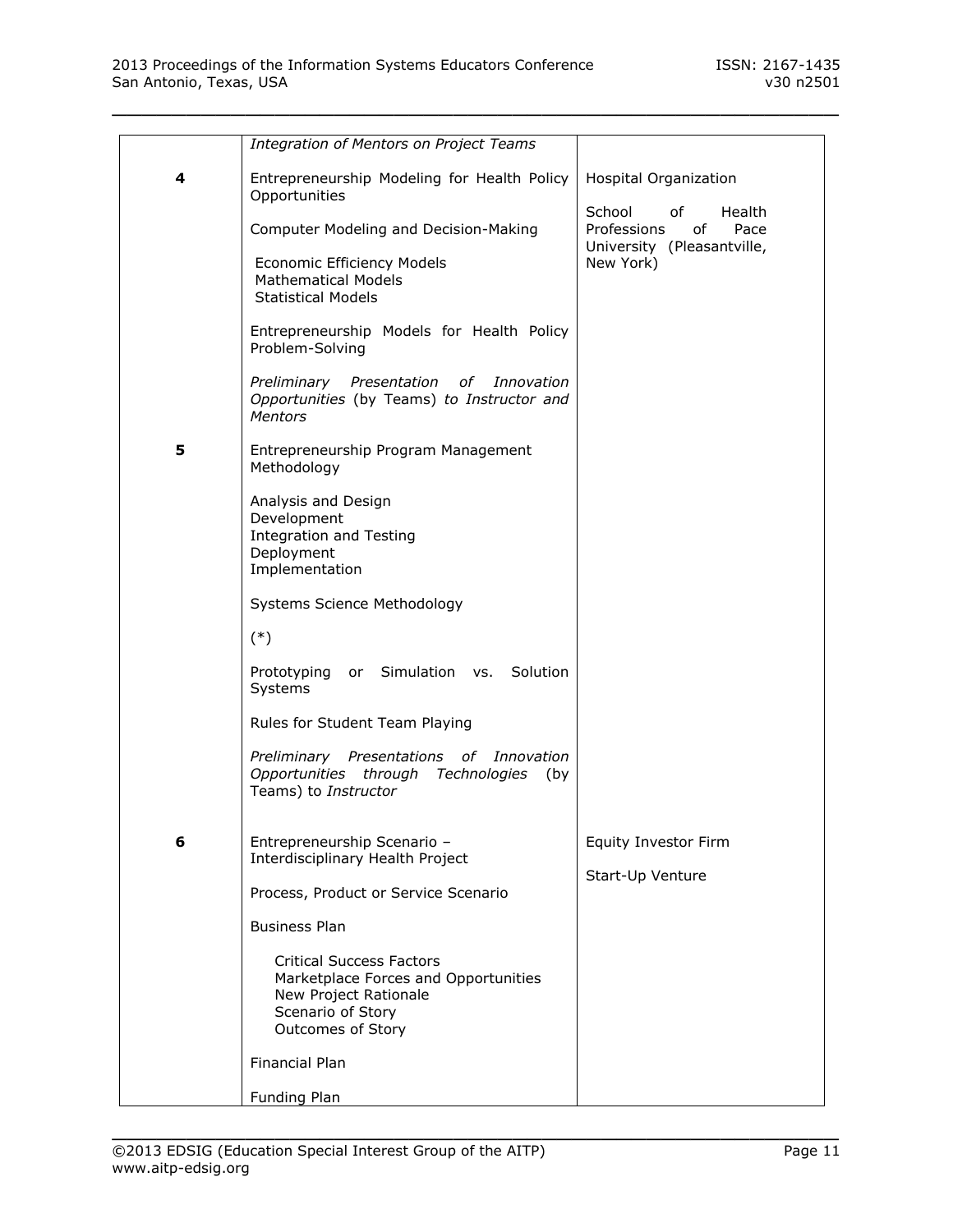|   | Crowdfunding<br><b>Equity Investors</b><br>Private vs. Public Investors<br><b>Investor Motivations in New Ventures</b>                            |                  |
|---|---------------------------------------------------------------------------------------------------------------------------------------------------|------------------|
|   | $(***)$                                                                                                                                           |                  |
|   | Preliminary Presentations of Process, Product<br>or Service Scenarios (by Teams) to Instructor<br>and Mentors                                     |                  |
| 7 | Entrepreneurship Scenario -<br>Interdisciplinary Health Project                                                                                   | Start-Up Venture |
|   | Process, Product or Service Strategy                                                                                                              |                  |
|   | Objective<br>Definition of New Project<br>Differentiation in Edge of New Project<br>Industry Perspective on New Project<br>Project Scope Strategy |                  |
|   | $(***)$                                                                                                                                           |                  |
|   | Preliminary Presentations of<br>Process,<br>Product or Service Strategies (by Teams) to<br><b>Instructor and Mentors</b>                          |                  |
| 8 | Entrepreneurship Scenario -<br>Interdisciplinary Health Project                                                                                   | Start-Up Venture |
|   | Process, Product or Service Prototype or<br>Solution System Technology                                                                            |                  |
|   | <b>Project Specifications</b><br>Prototyping of Stages of System                                                                                  |                  |
|   | Rapid Application Development (RAD)<br>and Iteration Steps                                                                                        |                  |
|   | Scenario Technology                                                                                                                               |                  |
|   | $(***)$                                                                                                                                           |                  |
| 9 | Entrepreneurship Scenario -<br>Interdisciplinary Health Project                                                                                   | Start-Up Venture |
|   | Process, Product or Service Prototype or<br>Solution System Technology                                                                            |                  |
|   | <b>Project Specifications</b><br>Prototyping of Stages of System                                                                                  |                  |
|   | Rapid Application Development (RAD)<br>and Iteration Steps                                                                                        |                  |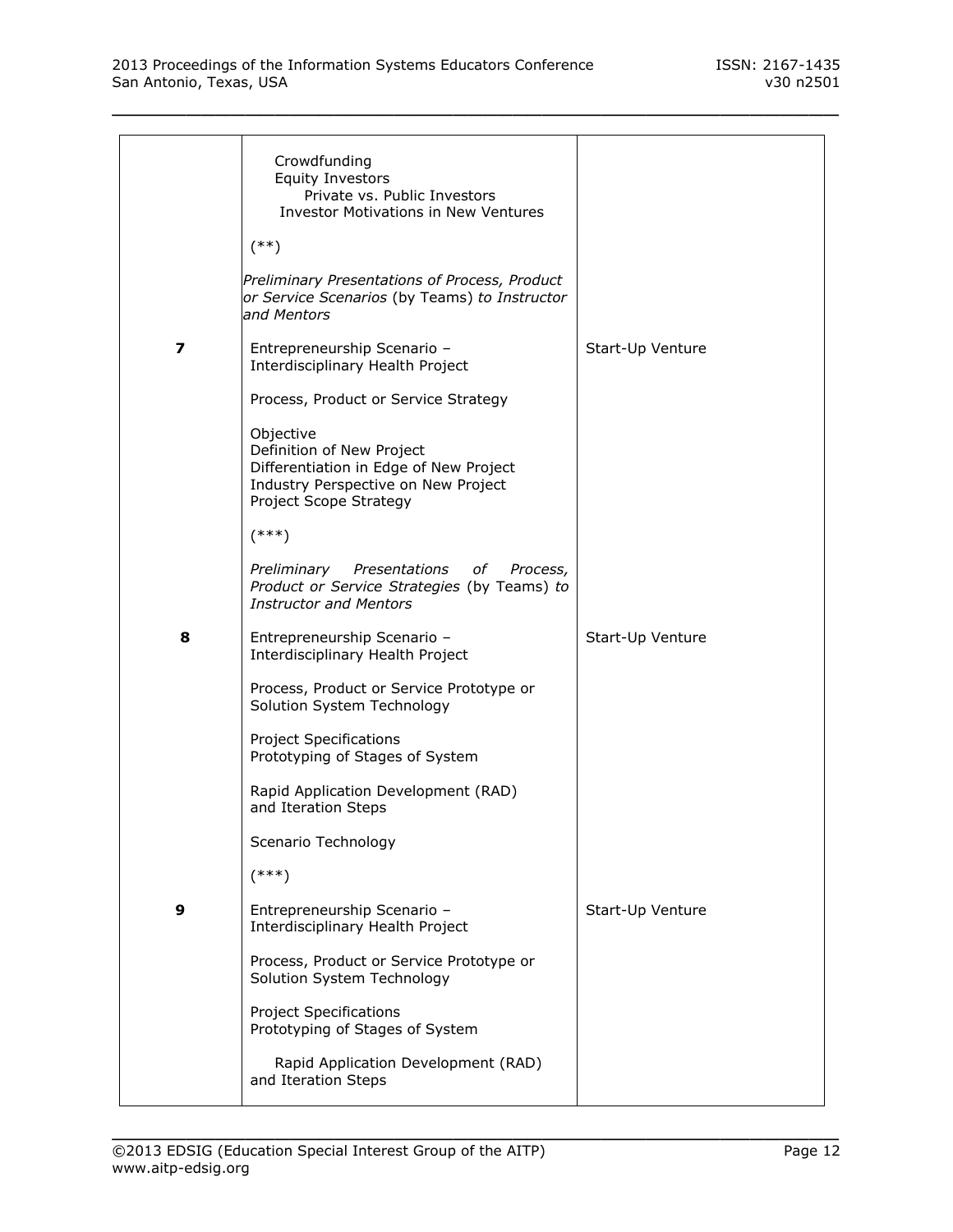|    | Scenario Technology                                                |                         |
|----|--------------------------------------------------------------------|-------------------------|
|    | $(***)$                                                            |                         |
|    |                                                                    |                         |
| 10 | Entrepreneurship<br>Scenario                                       | Start-Up Venture        |
|    | Interdisciplinary Health Project                                   |                         |
|    | Process, Product or Service Prototype or                           |                         |
|    | Solution System Technology                                         |                         |
|    | <b>Project Specifications</b>                                      |                         |
|    | Prototyping of Stages of System                                    |                         |
|    | Rapid Application Development (RAD) and                            |                         |
|    | <b>Iteration Steps</b>                                             |                         |
|    | Scenario Technology                                                |                         |
|    |                                                                    |                         |
|    | $(***)$                                                            |                         |
| 11 | Entrepreneurship<br>Scenario                                       | Start-Up Venture        |
|    | Interdisciplinary Health Project                                   |                         |
|    | Process, Product or Service Prototype or                           |                         |
|    | Solution System Technology                                         |                         |
|    | <b>Project Specifications</b>                                      |                         |
|    | Prototyping of Stages of System                                    |                         |
|    | Rapid Application Development (RAD) and                            |                         |
|    | <b>Iteration Steps</b>                                             |                         |
|    | Scenario Technology                                                |                         |
|    | $(***)$                                                            |                         |
| 12 | Entrepreneurship Scenario -                                        | Start-Up Venture        |
|    | Interdisciplinary Health Project                                   |                         |
|    | Process, Product or Service Prototype or                           |                         |
|    | Solution System Technology                                         |                         |
|    | <b>Project Specifications</b>                                      |                         |
|    | Prototyping of Stages of System                                    |                         |
|    | Rapid Application Development (RAD) and                            |                         |
|    | <b>Iteration Steps</b>                                             |                         |
|    | Scenario Technology                                                |                         |
|    | $(***)$                                                            |                         |
| 13 | Entrepreneurship with Cloud Technology                             | Equity Investor Firm    |
|    |                                                                    |                         |
|    | Infrastructure-as-a-Service (IaaS)<br>Platform-as-a-Service (PaaS) | Non-Profit Organization |